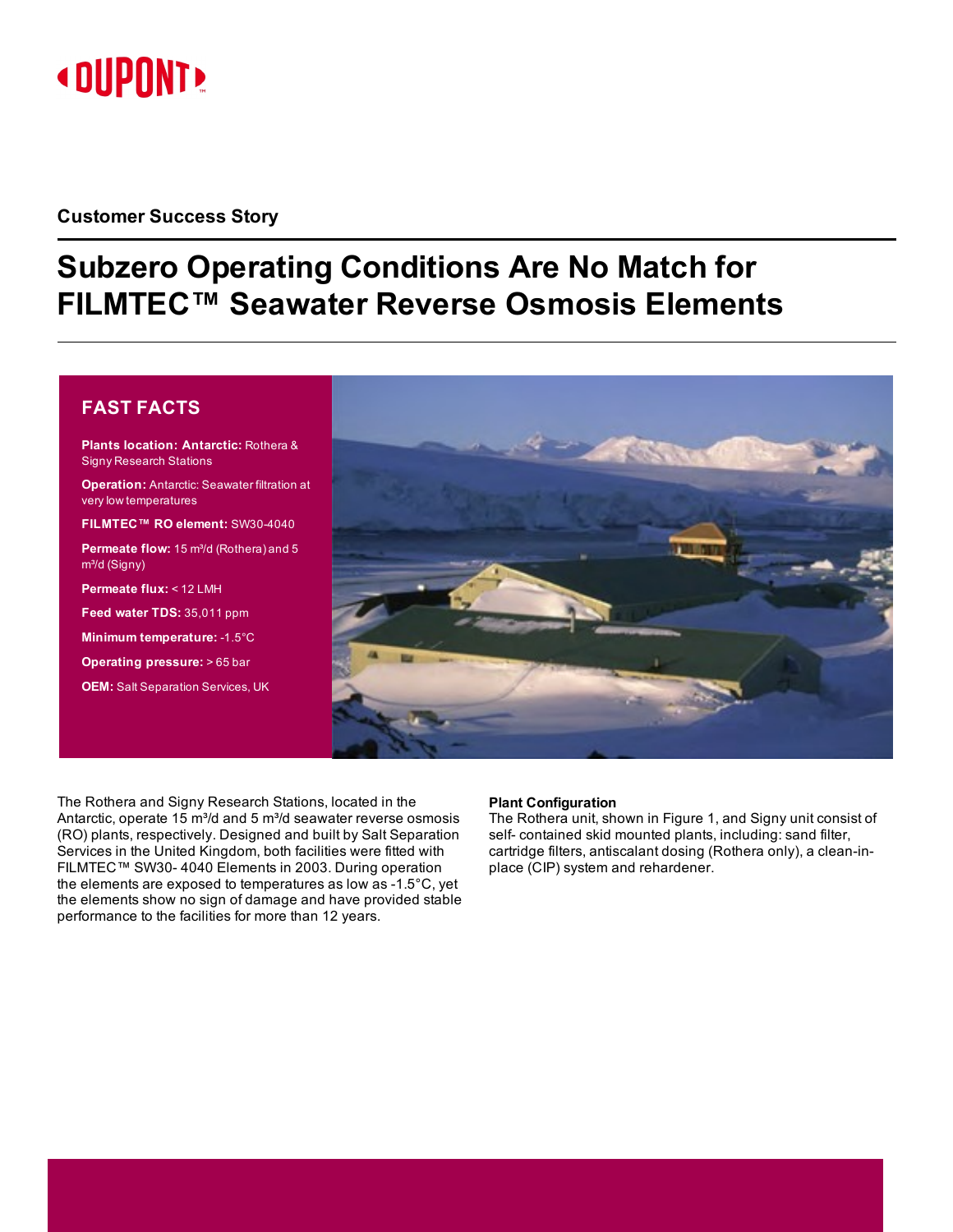#### **Operation & Maintenance**

The Rothera Research Station facility has operated for more than 12 years, providing potable water to base personnel.

During that time the elements were replaced twice after several years in operation. During the visit in 2015 the plant was found to be in excellent condition, being maintained on a regular basis by base personnel.

#### **Stable Performance**

In the first two and a half months of operation, the normalized salt rejection and permeate flow data was collected almost daily. During this time, the temperatures were between 3.4 and 1.6 °C, as shown in [Figure](#page-1-1) 2 and [Figure](#page-1-2) 3.

The values in Figure 2 are compared to a DuPont system design tool, Reverse Osmosis System Analysis (ROSA). The data values, equal or lower than the ROSA projected values, show excellent element performance.

The normalized permeate flow remained very stable during the data collection timeframe, indicating no effect of long term low temperature operation.



Figure 1: Images of Rothera plant (A. Sand filter and B. RO unit), courtesy of Salt Separation Services, UK.

<span id="page-1-0"></span>

<span id="page-1-1"></span>**Figure 2: Normalized permeate TDS registered at Rothera plant.**



<span id="page-1-2"></span>**Figure 3: Normalized permeate flow registered at Rothera plant.**